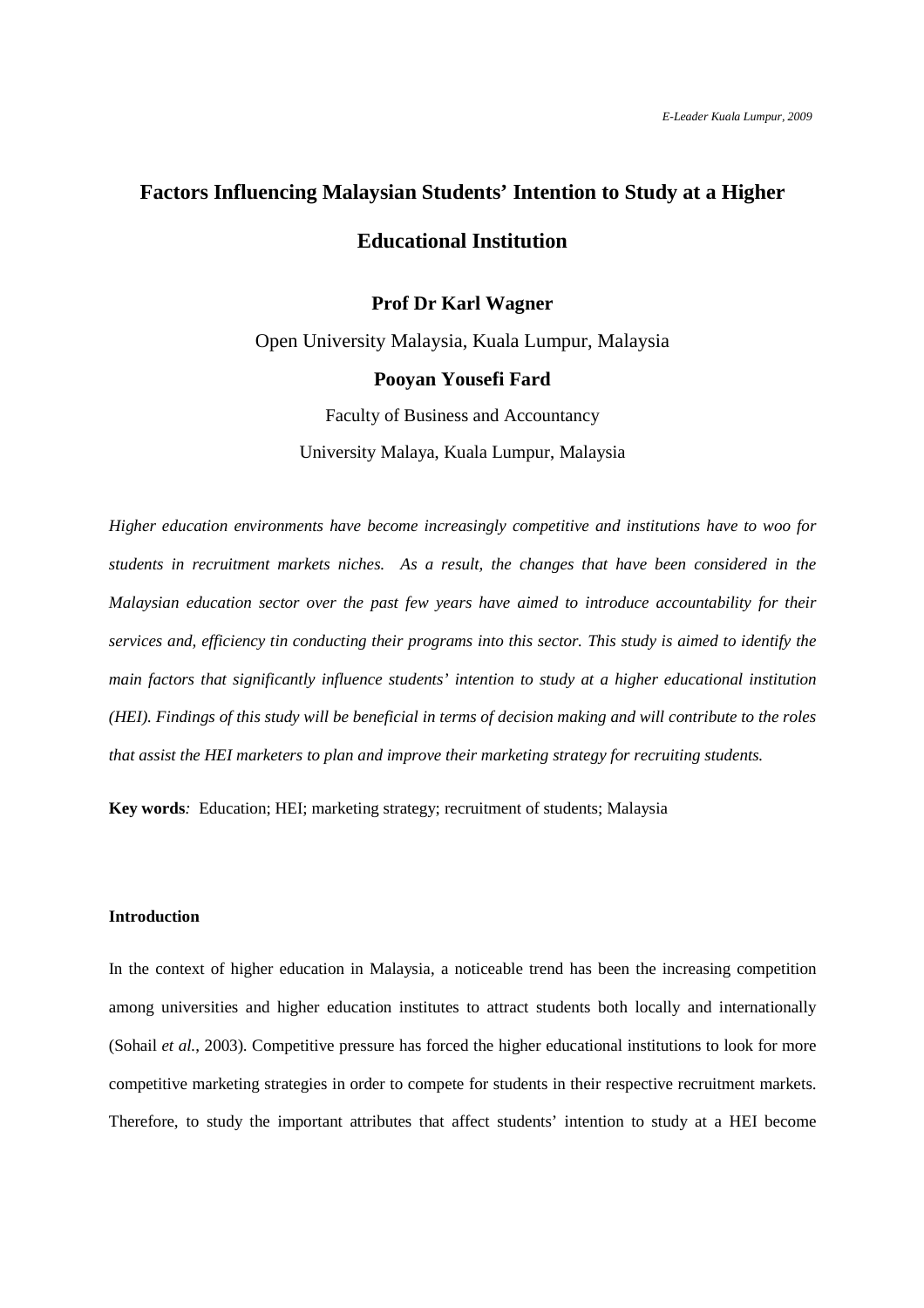pertinent on the part of marketing strategy planning for students' recruitment of higher educational institutions.

Joseph and Joseph (1998, 2000) have combined the factors of institutional information and the influences of family and peer as an independent variable, and named as general. As a matter of fact, there are several related studies that have found out the influence of family and friends playing a main role on student choice of higher education in Asian perspective. Pimpa (2003) pointed out that family as the most influencing factor on Thai students' choices of international education. Besides, the influence of family and friends are shaping intention of Taiwanese to study abroad (Chen and Zimitat, 2006). Moreover, McMahon (1992), Mazzarol and Soutar (2002) cited recommendations from friends and relatives as important influences as the "push" factors in motivating student destination choice for students from Taiwan, India, China and Indonesia. Therefore, we may conclude that influence of family and friends play a principle factor in student's choice of higher education. Thus, it is proposed that the influence of family and friends is a significant independent variable in the framework of the multi-attribute model which has been adopted in this study.

### **Review of Literature**

Several theoretical models have been suggested to describe the factors that influence student's intention to further their study at a specific university. Each of these theoretical models describes the various processes by which a high school student selects a college. The conceptual approaches describe the college choice process and factors that lead students to their college choice can be found in three models (Hossler *et al*, 1989). These three emerging categories of college choice models elaborated on further are:

- 1. Economic models
- 2. Sociological models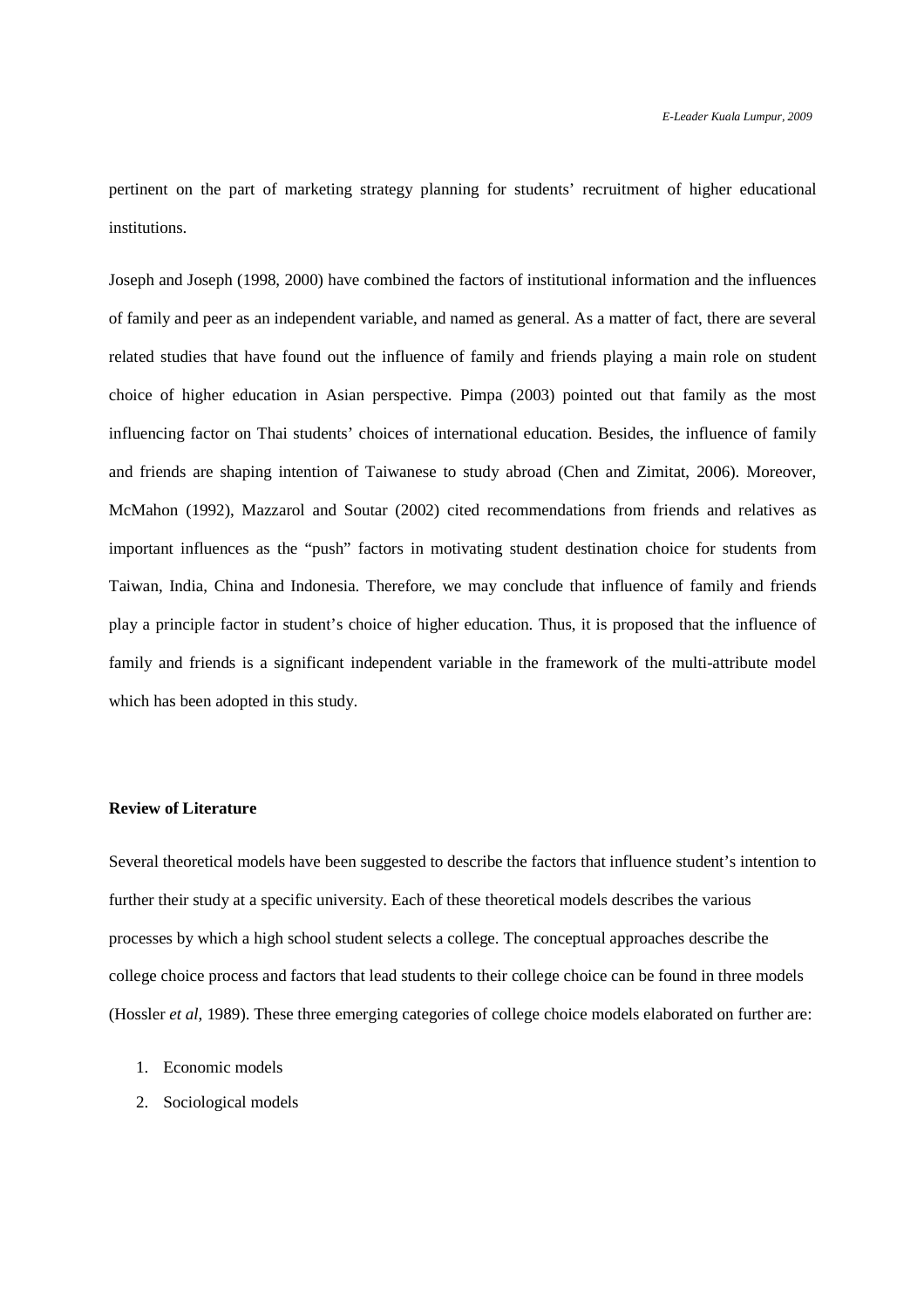#### 3. Combined models

### (1) Economic models

Economic models emphasize college choice between enrollment in a High Educational Institution (HEI) and the pursuit of a non collegiate alternative. Economists are interested in the relationships between the attributes of "goods" (e.g. college and job characteristics) and individual choices (Jackson, 1982). Generic research indicates that individuals will select a particular HEI, if the benefits of attending outweigh the perceived benefits of attending other HEI or a non-college alternative (Hossler, Braxton, & Coopersmith, 1985). Therefore, the economic model emphasizes the rational decision-making process of students and their families and the variety of ways in which different student's rate and use the college attributes to make their final college choice (Hossler, Schmit, & Vesper, 1999).

### (2) Sociological models

Sociological models were developed from educational and status attainment research, focusing on the aspirations of individuals desiring to pursue an HEI. The sociological model specifies a variety of social and individual factors leading to a student's occupational and educational aspirations (Jackson, 1982). In the derivative model developed by Blau and Duncan (1967), family, socioeconomic background and student academic ability are predicted to have a joint positive effect on aspirations for college. Sociological models of college choice (Hossler, Braxton, & Coopersmith, 1985) have focused on the identification and interrelationship of factors including parental encouragement (Sewell & Shah, 1978), influence of significant others (Chapman, 1981) and academic performance (Sewell, Haller, & Portes, 1969) as indicators of enrollment in HEI.

### (3) Combined models

 Combined models utilize the most powerful indicators in the decision-making process from the economic and social models, providing a conceptual framework that predicts the effects of policy-making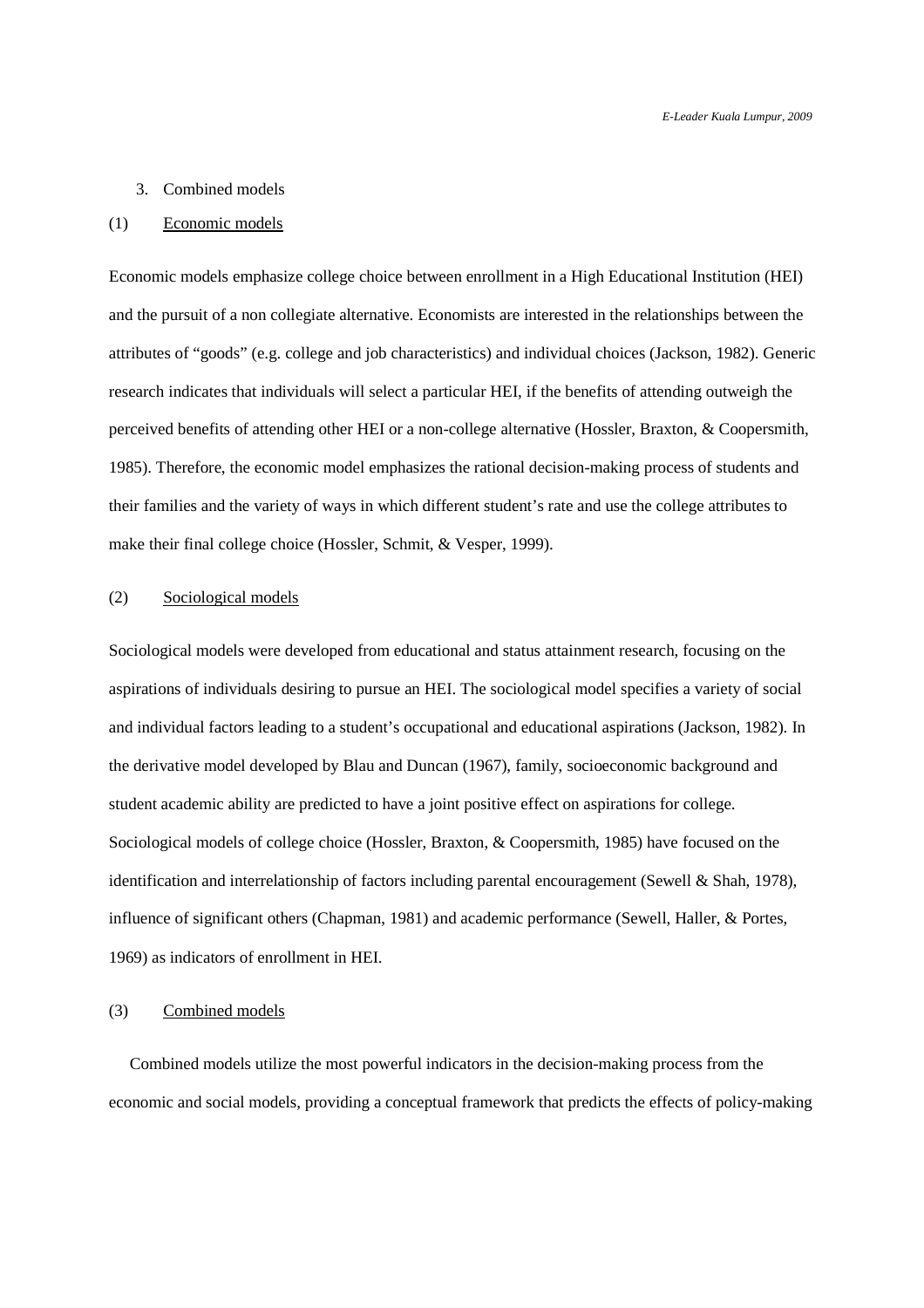interventions (Hossler *et al*, 1985). Various types of combined models contain multiple stages of the college choice process with two general categories of combined models: a *three*-stage model (Hossler & Gallagher, 1987; Jackson, 1982; Hanson & Litten, 1982) and a *multi*-stage model typically containing between five and seven stages (Litten, 1982; Kotler, 1976; Chapman, 1984). Hossler and Gallagher's (1987) three stage model emphasizes aspiration, search, and choice. It is viewed as the "simplified, 'collapsed' version of the other" (Hossler *et al*, 1985). The major differences between the models are the descriptions of the intervening variables or characteristics and how they define institution activity to encourage student enrollment (Hossler, Braxton, & Coopersmith, 1985).

 There are few established combination models that investigated the factors that seem to determine students' intentions to study at an HEI (college choice). Hereby, David W. Chapman (1981) presented the first well constructed theoretical frameworks incorporating various aspects of the affecting students' intention to study at a HEI relevant to this study.

Joseph and Joseph (1998, 2000) have carried out a previous similar study with the same designed multiattribute model in two different cultural frameworks, namely New Zealand and Indonesia. The results obviously encounter some significant differences of attribute impact level on their choice of tertiary education between these two nations. The result is shown in table 1 in the following:

| Rank           | New Zealand (1998)              | Indonesia (2000)                          | Malaysia (2008)                 |
|----------------|---------------------------------|-------------------------------------------|---------------------------------|
|                | Value of Education              | Course and Career Information**           | Cost of Education               |
| $\overline{2}$ | Degree (Content and Structure)  | Physical Aspect, Facilities and Resources | Value of Education              |
| 3              | Cost of Education               | Cost of Education                         | Degree (Content and Structure)  |
| 4              | Physical Aspect, Facilities and | Degree (Content and Structure)            | Family, Friends and Peers       |
|                | Resources                       |                                           |                                 |
| 5              | General*                        | Value of Education                        | Physical Aspect, Facilities and |
|                |                                 |                                           | Resources                       |
| 6              |                                 |                                           | Institutional Information       |

Comparison of ranking order of importance for three distinct nations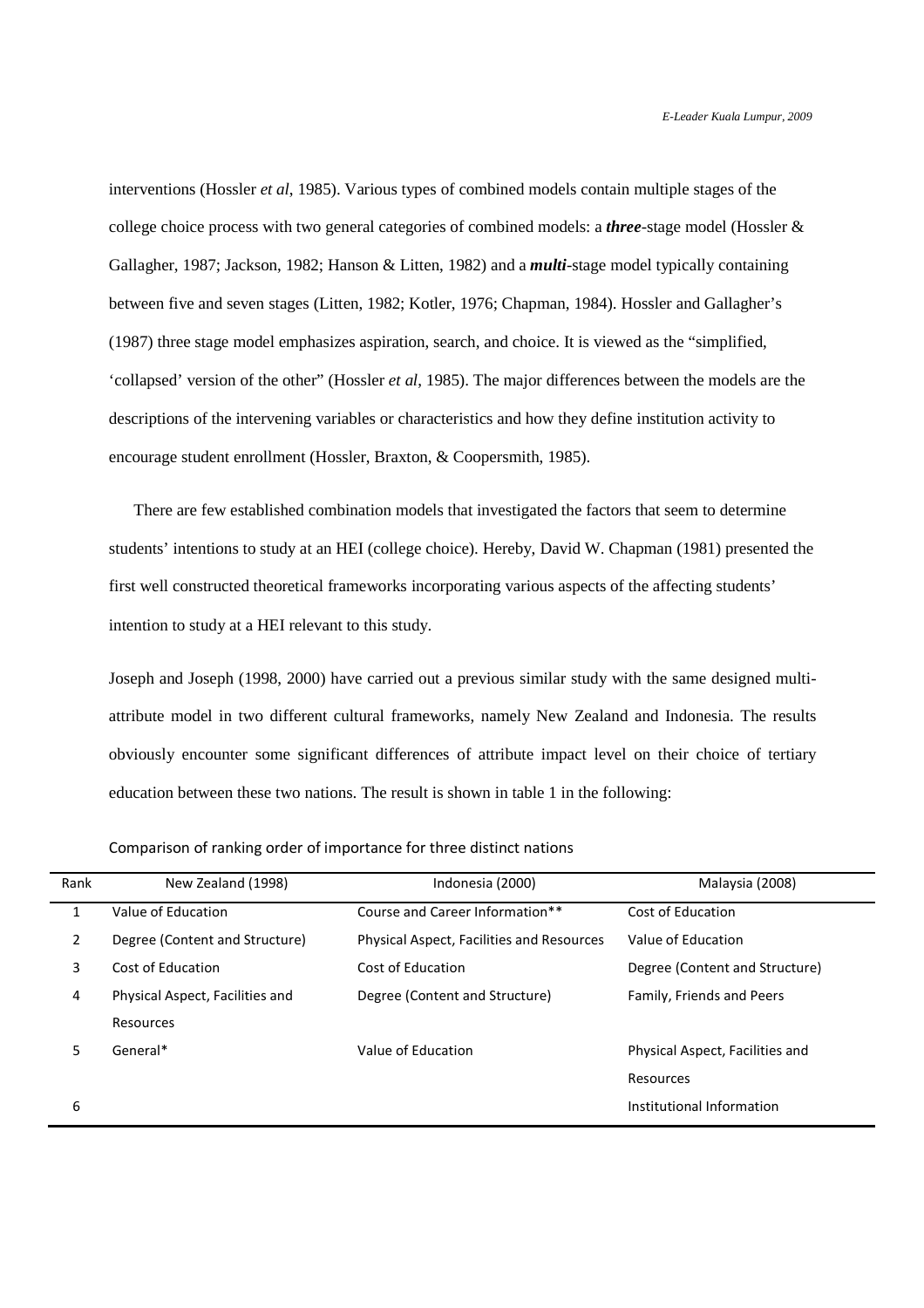### Note: \*Comprised institutional information and influences from family, friend and peers

\*\*Included influences from family, friends and peers

 The perceived importance for Malaysian students is similar to the New Zealand students, because both have ranked cost of education, value of education and content and structure or degree as the first three most important factors, yet only different in order. Whereas, Indonesia student though the ability of a HEI to provide course and career information are the most important factor that influenced their intention to study. Perhaps, Indonesian student are more concerned about their future perspective after they have completed the course rather than the content or the value of the course.

As there is no empirical study done with the multi-attribute model in the Malaysian context, the theoretical framework of previous international studies has been adopted here. Joseph and Joseph (1998, 2000) combined the factors of institutional information and the influences of family and peer as an independent variable. Nevertheless, other studies found that the influence of family and friends have significant importance on students' choice of higher education within selected countries in Asia. Hence, the separation of the influences of family and peers from institutional information as an independent variable is proposed in this study.

### **Methodology**

#### **Subjects**

The targeted experimental sample of this study consists of those students who are currently attending the pre-university level programme, and those students who have just graduated from their secondary school within two years. These two groups bear the highest possibility to continue their study at a HEI. Hence, HEI marketers are interested to get know about factors that influence the students' intention to study at a HEI. However, the intention to study of those students has to be determined. As a local restriction, this study only focuses on Malaysian students who are currently studying at pre-university level around Klang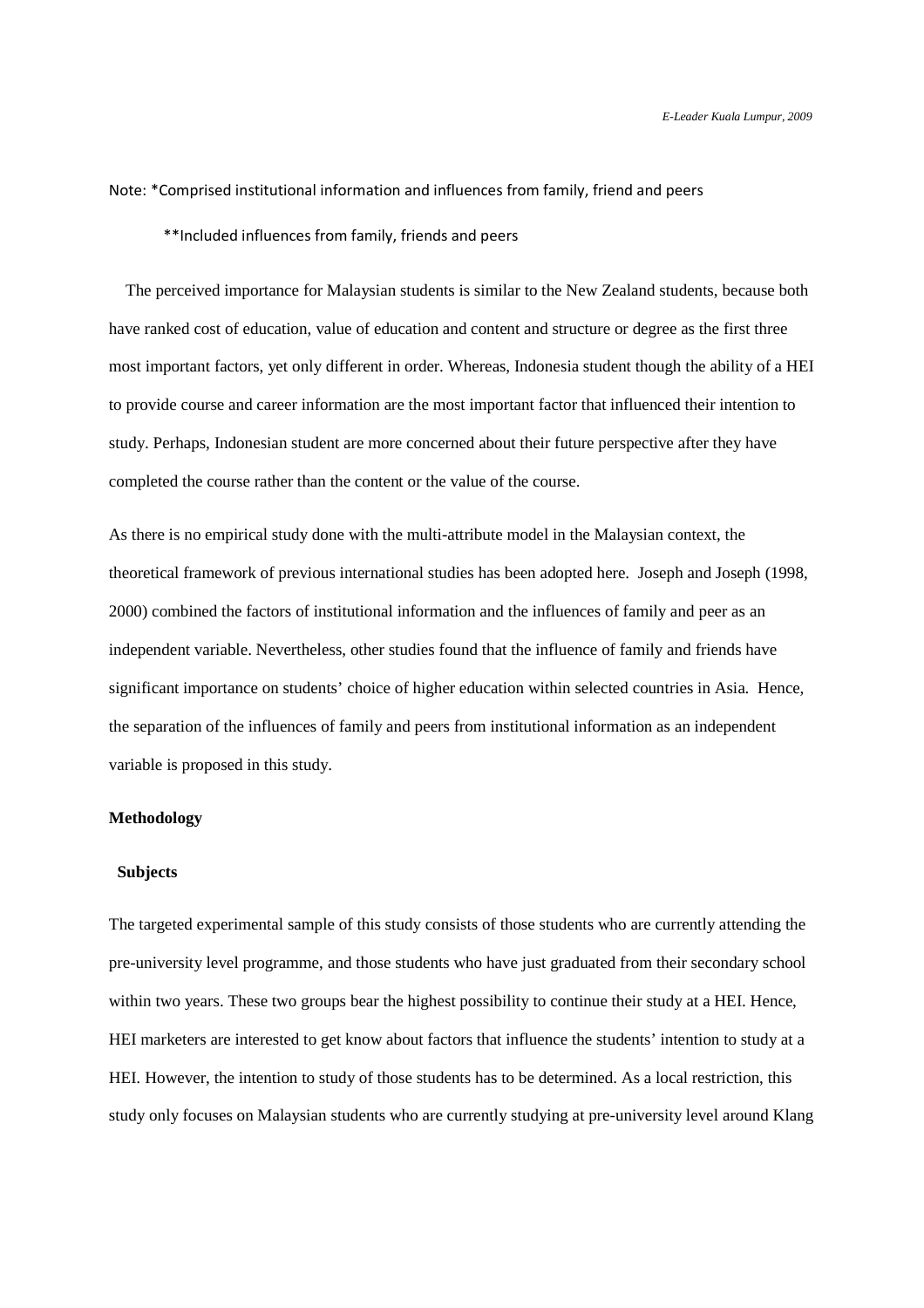Valley. Sampling processes were carried out in six selected tuition centres, matriculation centres and some private institutions.

## **Measurement**

The instrument used in this study is based on published researches prior regarding significant factors affecting student selecting a HEI. The importance-performance analysis model developed by Joseph and Joseph (1998, 2000) was adopted in this study to identify the relationships between important factors influencing students' intention to study at a HEI in Malaysia context. This instrument is suitable to be employed in the Malaysian context, because the same instrument was used successfully in the previous similar research done in Indonesia as the neighbour country.

 The instrument to gain primary data is a self-administered questionnaire containing three sections:

- I. The importance of factors influencing respondents' intention to study at a HEI (six IVs, items measured on a five-point Likert scale) and respondents' intention to study one potential Dependent Variable). Responses to the items were measured on a five-point Likert scale where 1 meant "Strongly Disagree" and 5 meant "Strongly Agree".
- II. The ranking of most important attributes.

III. Demographics.

# **Completed by face to face interviews and self-administered questionnaire survey.**

## **Determination of Sample Normality**

 To ensure the samples are normally distributed and randomly selected, parametric inferential analysis was done on the samples, all collected scale type data from the survey were subjected to exploration for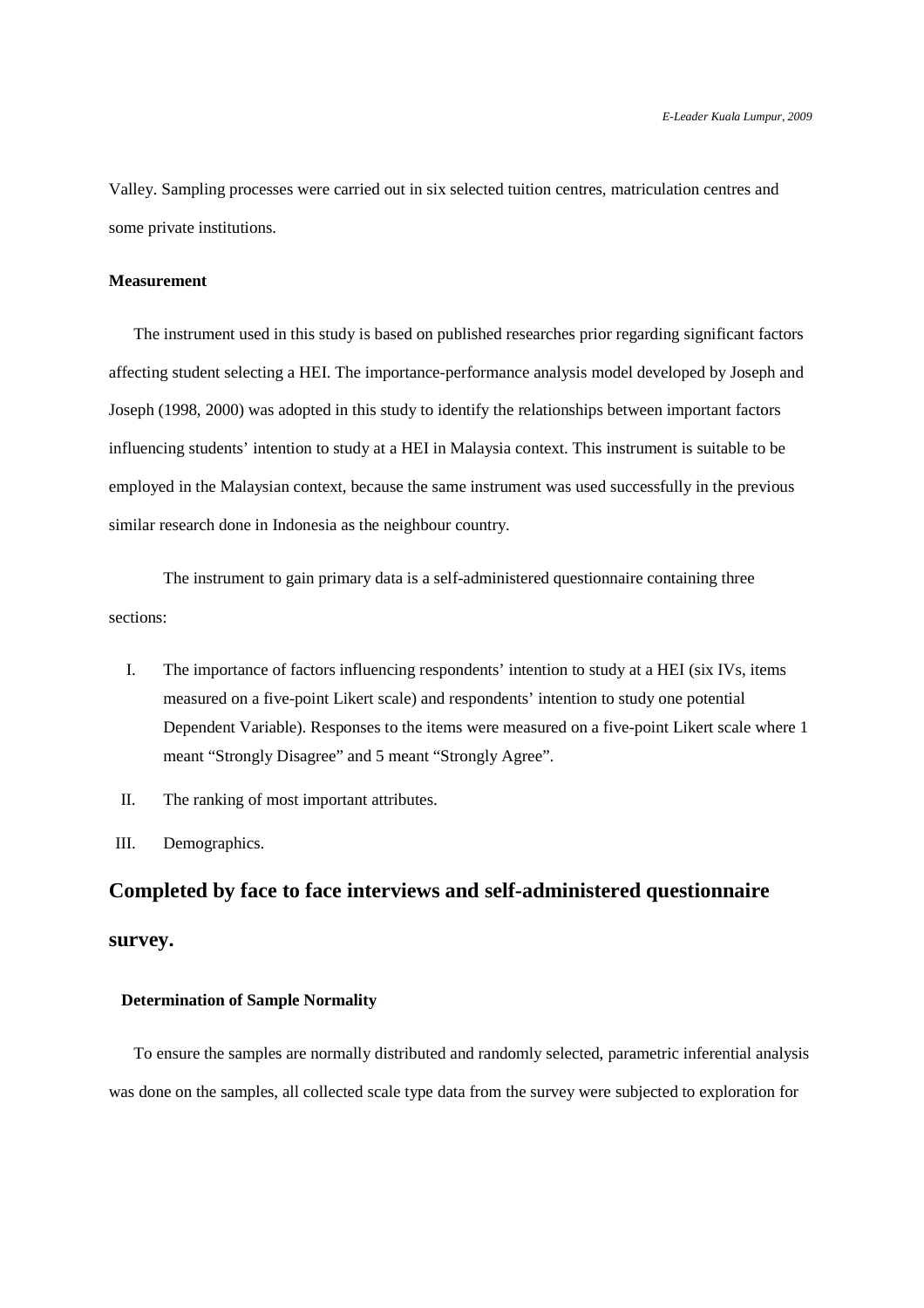the normality tests before the subsequent analyses. Normality tests were carried out on the data by employing graphical and statistical analyses on the sample as the following:

- (A) Histogram
- (B) Stem-and-leaf Plots
- (C) Boxplot
- (D) Normal Q-Q Plot and Detrended Normal Q-Q Plot
- (E) Descriptive Statistic
- (F) M-Estimators
- (G) Kolmogorov-Smirnov and Shapiro-Wilk Tests

## **Reliability of the instrument**

 Reliability tests (*Cronbach's alpha*) were carried out to determine the internal consistency of the measurable items of each variable accordingly to make sure that the combination of ordinal data with interval data are valid for later part of the analyses.

## **Descriptive analysis**

 Descriptive analyses were implemented on three distinctive dimensions of collected data. The analyses were:

- 1. Demographical factors.
- 2. Mean of items in each variable and computed means of items for each variable.
- 3. Rank ordering score for each influencing factors on DV.

### **Relationship Approach**

 Correlation analyses were carried out to identify the significant relationship between the proposed independent variables and dependent variable. All the computed items of independent variable (six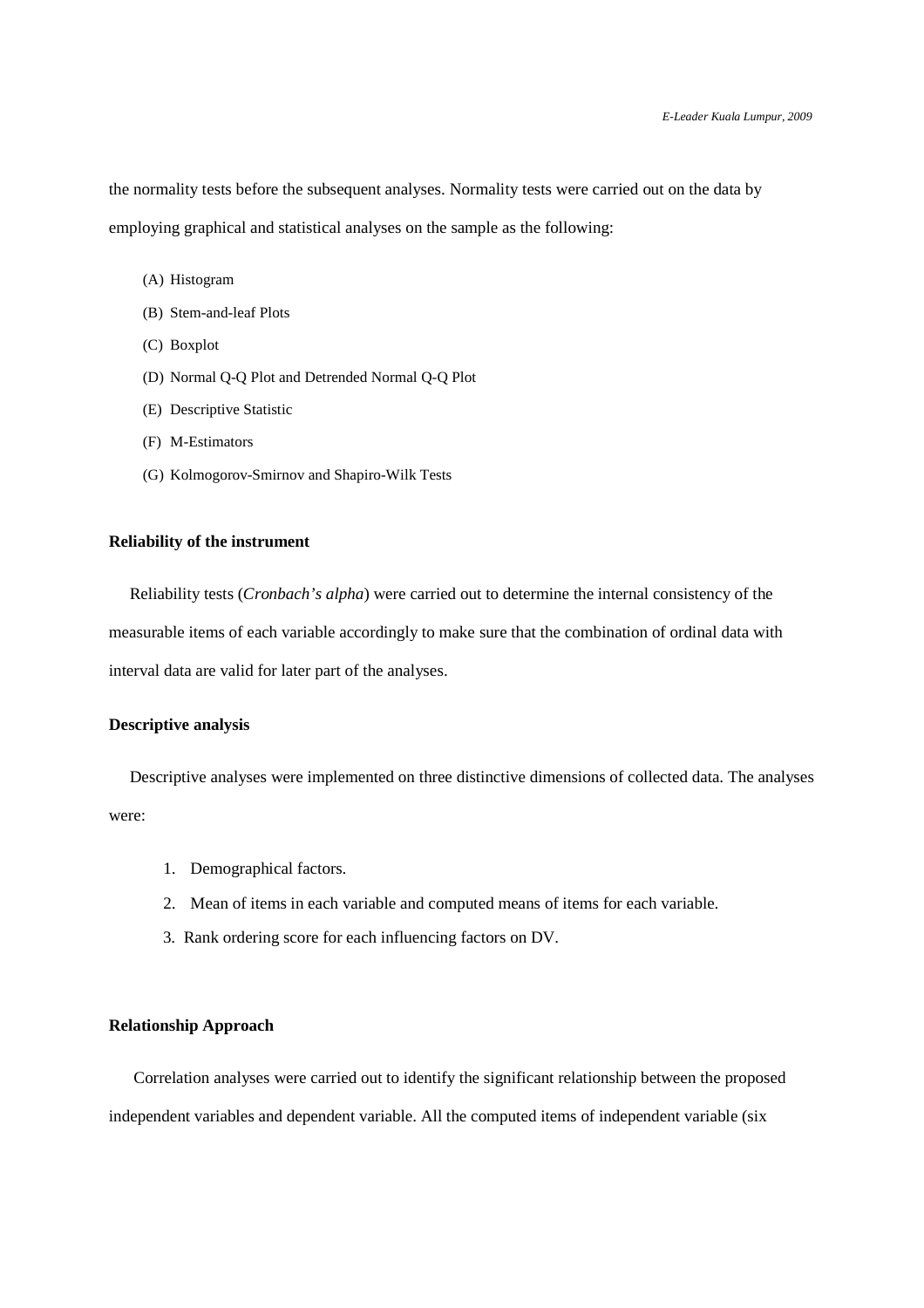variables) were subjected to analysis of Pearson's correlation of the dependent variable (one variable), and the framework as the following:

# **Hypothesis testing**

 According to the findings in this research, all independent variables are significantly correlated to the dependent variable. Therefore, the hypotheses proposed in this study (*H1* to *H6*) are accepted, as shown in **Table 2**.

|                                               |                            | Intention to study |
|-----------------------------------------------|----------------------------|--------------------|
| H1 Cost of education                          | <b>Pearson Correlation</b> | $.39**$            |
|                                               | Sig. (2-tailed)            | .000               |
| H2 Degree (content and structure)             | <b>Pearson Correlation</b> | $.41***$           |
|                                               | Sig. (2-tailed)            | .000               |
| H3 Physical aspects, facilities and resources | <b>Pearson Correlation</b> | $.55***$           |
|                                               | Sig. (2-tailed)            | .000               |
| H4 Value of education                         | <b>Pearson Correlation</b> | $.46**$            |
|                                               | Sig. (2-tailed)            | .000               |
| H5 Institutional information                  | <b>Pearson Correlation</b> | $.56**$            |
|                                               | Sig. (2-tailed)            | .000               |
| H6 Family, friends and peers                  | <b>Pearson Correlation</b> | $.24**$            |
|                                               | Sig. (2-tailed)            | .002               |

\*\* Correlation is significant at the 0.01 level (2-tailed).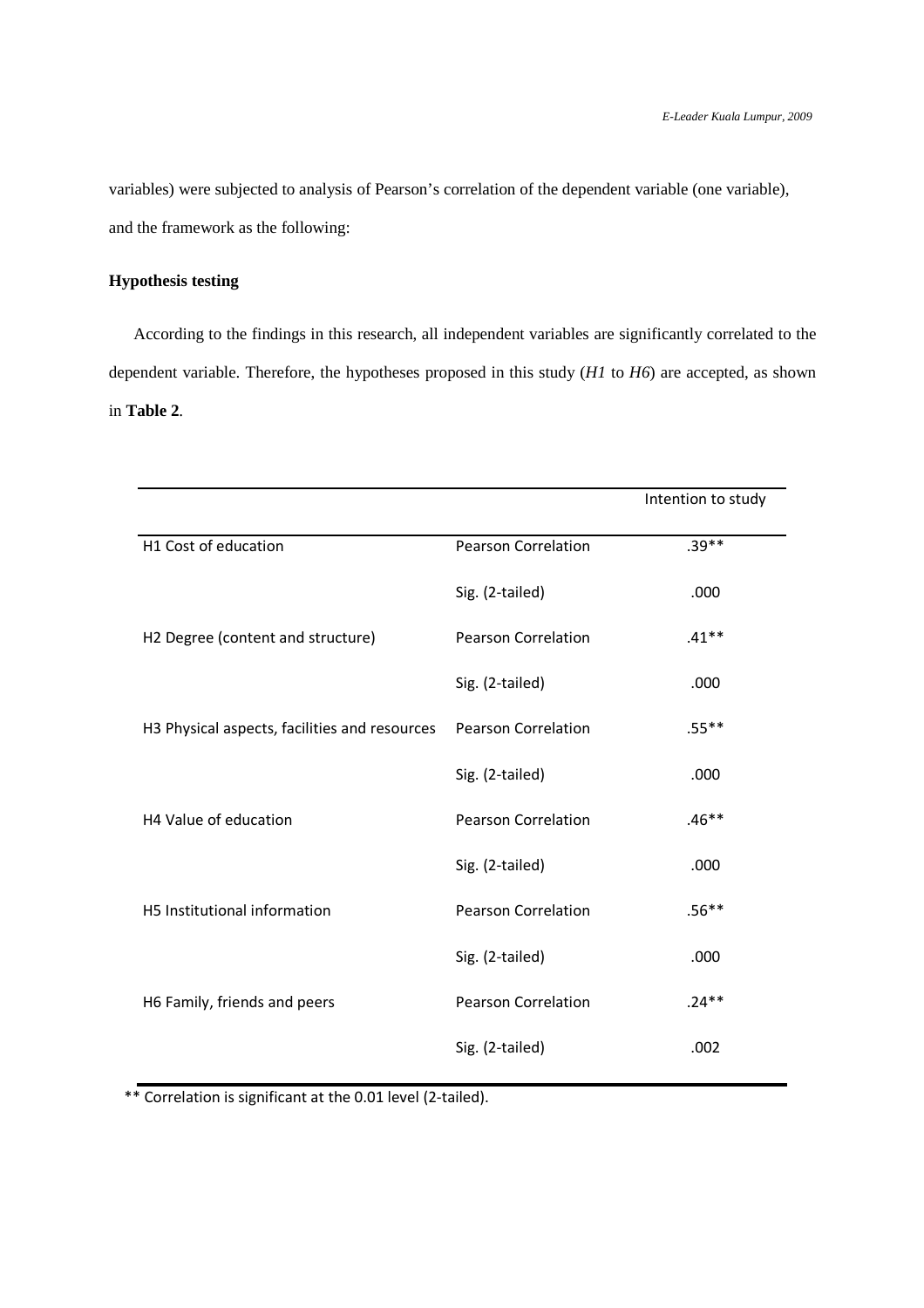### **Table 2: The correlations between independent variables and dependent variable**

Accordingly, from the results of hypotheses tests, we can conclude that in the Malaysian context the proposed factors such as cost of education, degree (content and structure), physical aspect and facilities, value of education, and institutional information have significant relationships with a students' intention to study at an HEI. Additionally, there is a significant relationship between influences from family's, friends', peers' and students' intention to study at a HEI based on the output result in this study.

 In managerial strategy, HEI administrators, marketers and policy decision makers must take in consideration the important factors that affect students' intention to study at their institution. The findings of this study indicate that *physical aspects*, *facilities of HEI* together with the *information received by students* are also significant factors. Therefore, HEI authorities should seek for improvement of their physical aspects, facilities, resources including the service quality provided to their students. Furthermore, HEI marketers are advised to establish a wider flexible network with significant persons, and increase their ability to convey up-to-date information to students.

### **Implications**

 Our research has shown that HEI administrators, marketers and policy makers should focus on the proposed two main factors which are cost of education and degree (content and structure). Malaysian students are emphasizing their concern on the content and structure of the degree. Furthermore, the higher the ability of HEI to offer a wide range of course and specialist programmes that suits the needs for students, the higher will be the tendency of students' intention to study at the HEI. Entry requirements for a HEI are also considered by students in their decision of further study. Other factors such as influences from family members, friends and peer, physical aspects and facilities of HEI and institutional information were ranked at the lower level of importance by New Zealand and Malaysian students. Although, those factors have effects on students' intention, however, their contribution is less.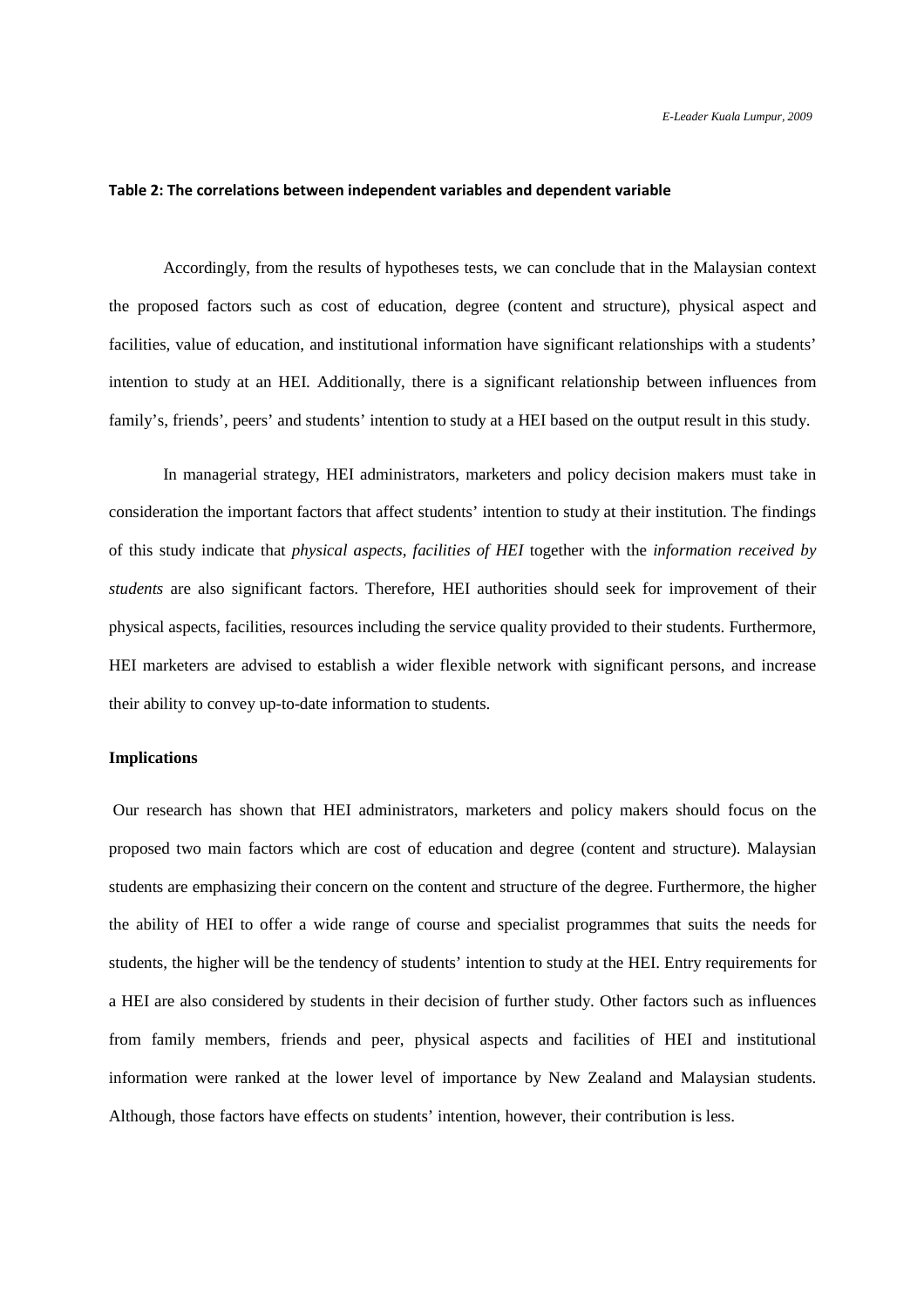### **Limitation of Study**

- 1. The sample size  $(N = 162)$  is insufficient to represent the whole population. The sample was only derived from the urbanized Klang Valley, it might not give a thorough picture of view reflecting the whole Malaysian population.
- 2. The accessibility and evaluation of those questions in the questionnaire by respondents may not be accurate due to misunderstanding between the respondents' thoughts and the objective of the respective question. Honesty of respondents in answering questions during the survey is a related constraint in the study.
- 3. Respondents from different backgrounds of courses that they were currently attending are tendency and favouritism of placing the importance on certain factors. In this example, students' who were studying the STPM programme, may be more cost-conscious than others.

## **References**

Baird, L. (1967), "The educational tools of college bound youth", *American College Testing Program Research Report*, Iowa.

Bowers, T. and Pugh, R. (1972), "A comparison of factors underlying colledge choice by students and parents". *American Education Research Association Annual Meeting*.

Chapman, R. (1979), "Pricing policy and college choice process", *Research in Higher Education*, vol. 10 No.37, p. 57

Houston, M (1979), "Cognitive structure and information search patterns of prospective graduate business students", *Advances in Consumer Research*, Vol. VII, October, pp. 552-7.

Litten, L. (1980), "Marketing higher education" *Journal of Higher Education*", Vol. 51 No. 4, pp.40-59

Krampf, R.F. and Heinlein, A.C. (1981), "Developing marketing strategies and tactics in higher education through target market research", *Decision Science*, Vol. 12 No. 2, pp. 175-93

Hooley, G.J. and Lynch, J.E. (1981), "Modeling the student university choice process through the use of conjoint measurement techniques", *European Research*, Vol. 9 No. 4, pp. 158-70

 Murphy, P. (1981), Consumer buying roles in college choice". *College and University*, Vol. 56, pp. 140- 50.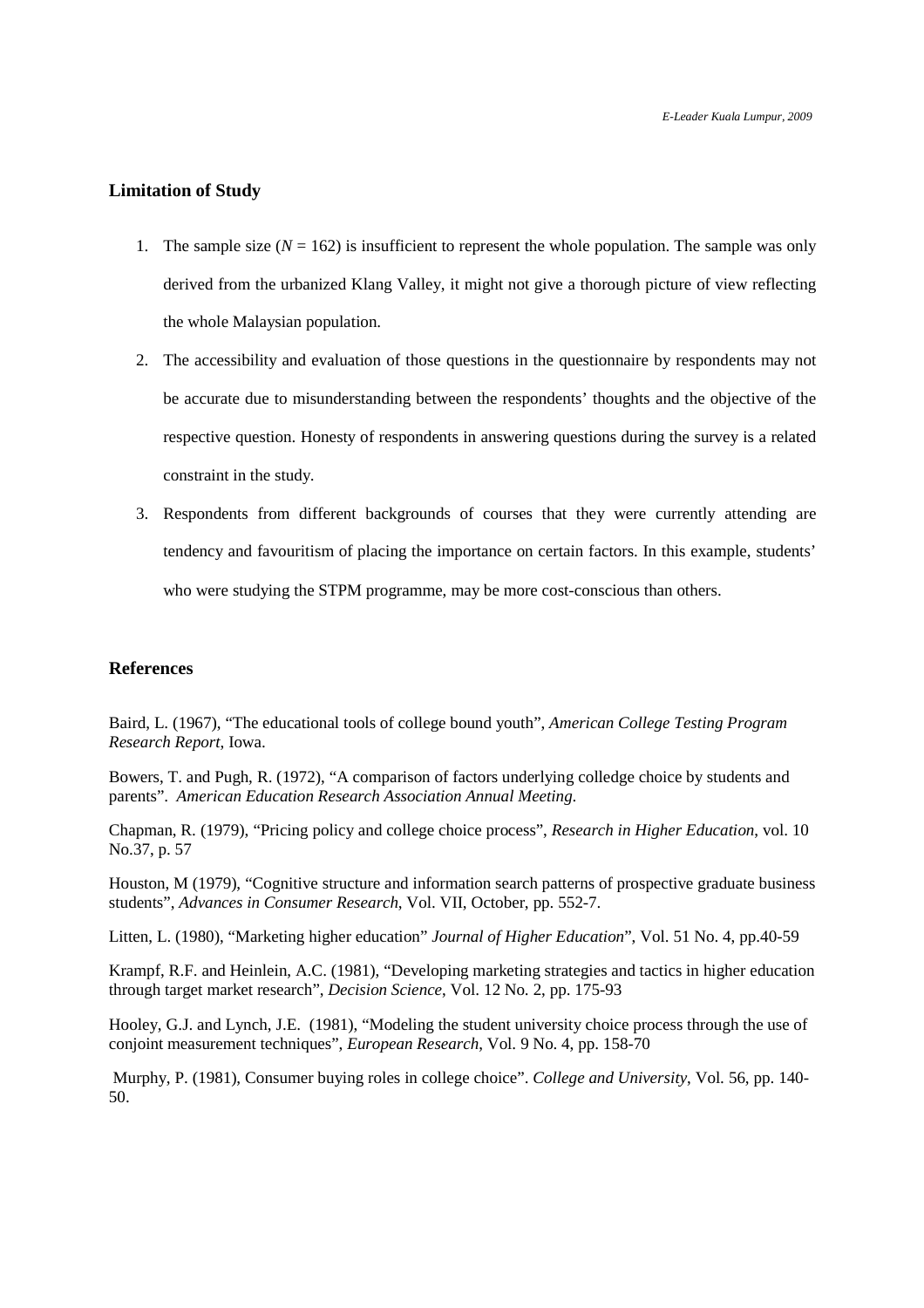Maguire, J and Lay, R. (1981), "Modeling the college choice: image and decision", *College and University*, Vol.56, pp 113-26

Krone, F., Gilly, M., Zeithaml, V. and Lamb, C. (1983), "Factors influencing the graduate business school decision", *American Marketing Association Educators' Proceedings*, Chicago, IL.

Tierney, M. (1983), "Student college choice sets toward an empirical characterization," *Research in Higher Education*, Vol. 18, pp. 27-81

Discenza, R., Ferguson , J and Wisner, R. (1985), " Marketing higher education: using a situation analysis to identify prospective student needs in today's competitive environment", *NASPA*, Vol. 22 pp. 18-25

 Hossler, D. (1985), "A research overview of student college choice", *Association for the study of Higher Education*, Chicago, IL.

Seneca, J and Taussig, M. (1987), "The effects of tuition and financial aid on the enrollment decision at a state university", *Research in Higher Education*, Vol. 26, August, pp. 3337-62

Webb, M. (1993), "Variables influencing graduate business students' college selections", *College and University*, Vol. 68 No. 1 , pp. 38-46.

Qureshi, S. (1995), "College accession research: New variables in an old equation", *Journal of Professional Services Marketing*, Vol. 12 No. 2, pp. 163-70.

Mazzarol, T., Soutar, G.N.and Tien, V (1996), "Education linkages between Canada and Australia: an examination of the potential for greater student flows", *unpublished paper, Institution for Research into International Competitiveness, Curtin Business School, Perth*.

Lin, L. (1997), "What are student education and educational related needs?", *Marketing and Research Today*, Vol. 25 No. 3, pp.199-212.

Turner, J.P. (1998), "An investigation of business undergraduates' choice to study at Edith Cowan University", *unpublished research report, Edith Cowan University, Perth*.

 Joseph, M. and Joseph, B. (1998), "Identifying need of potential students in tertiary education for strategy development", *Quality Assurance in Education*, Vol. 6 No. 2 pp. 90-6

Mazzarol, T (1998), "Critical success factors for international education marketing', *The International Journal of Educational Management*, Vol. 12 No. 4, pp. 163-75.

Joseph, M. and Joseph, B. (2000), "Indonesian students' perceptions of choice criteria in the selection of a tertiary institution: strategic implications", *The International Journal of Educational Management*, Vol. 14 No. 1 pp. 40-44

Ivy, J. (2001), "Higher education institution image: a correspondence analysis approach", *The International Journal of Educational Management*, Vol. 9 No.4, pp. 158-70.

Soutar, G.N. and Turner, J.P. (2002), "Students preferences for university: a conjoint analysis", *The International Journal of Educational Management*, Vol. 16 No. 1, pp.40-5.